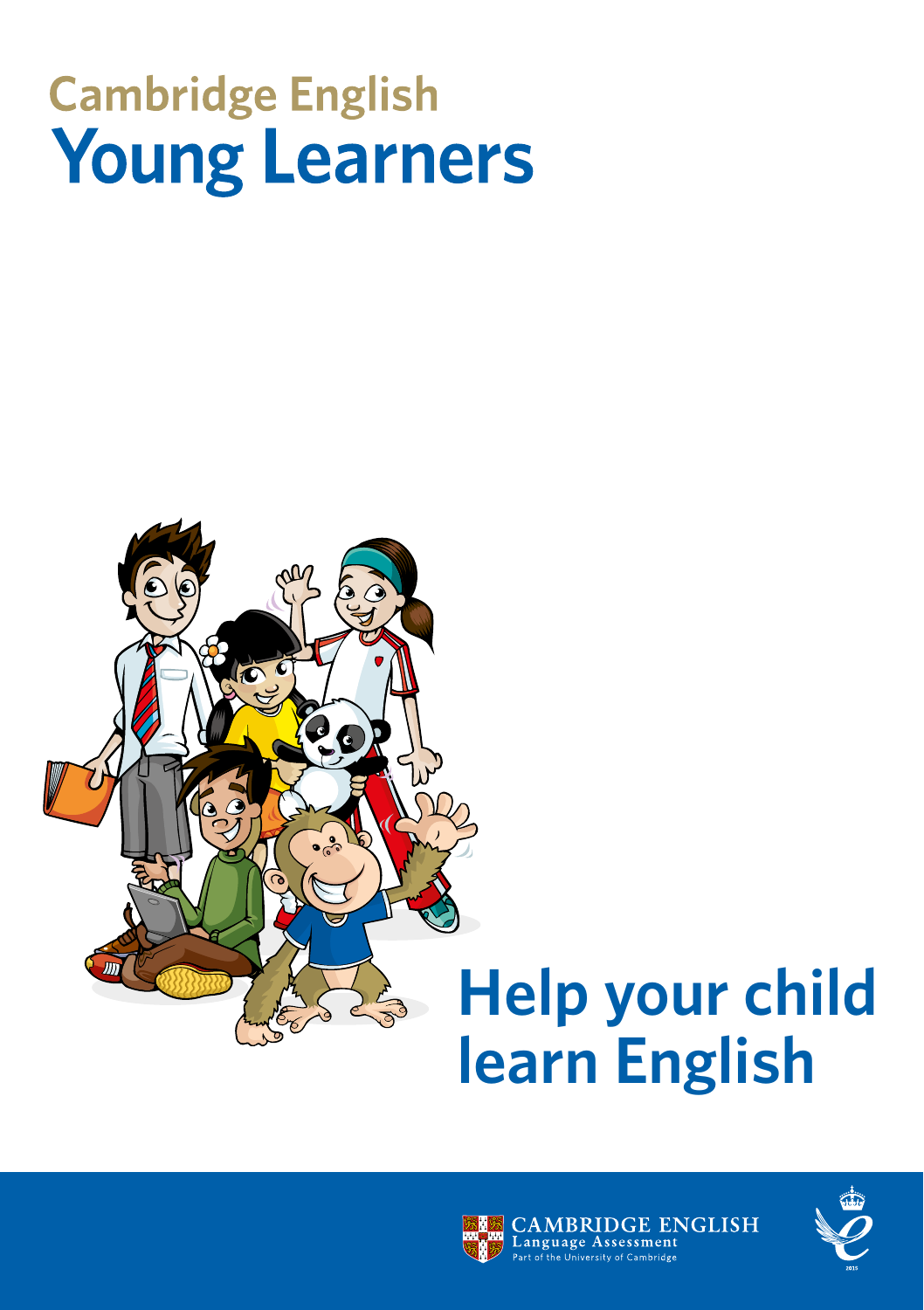# **Activities to enjoy at home**

Many children remember language more easily when they learn through creative activities. Here are some ideas you can try at home.

## **Reading**

- Encourage your child to read English-language books with interesting pictures and topics.
- Cut up a short story into different pieces. Ask your child to put it back together again in the right order. Then read the story aloud together.

## **Writing**

- Encourage your child to draw pictures and posters. Ask them to add written labels and descriptions.
- Choose some words your child knows. Write the words and make some mistakes. Ask your child to pretend to be the teacher and correct your spellings.
- Help your child find a picture that interests them. Ask them to write a 20–30-word story about it.

## **Listening**

- Watch English-language TV shows. Turn off the volume. Guess what the people are saying. Then listen – were you right?
- Play guessing games such as *I spy something that starts with the letter …*

## **Speaking**

- Find simple cartoon strips. Ask your child to look at the pictures and tell a story.
- Ask your child to tell you some of the things they see on car journeys. *That car's red! I can see three buses!* Accept mistakes. The important thing is for your child to say English words without worrying.





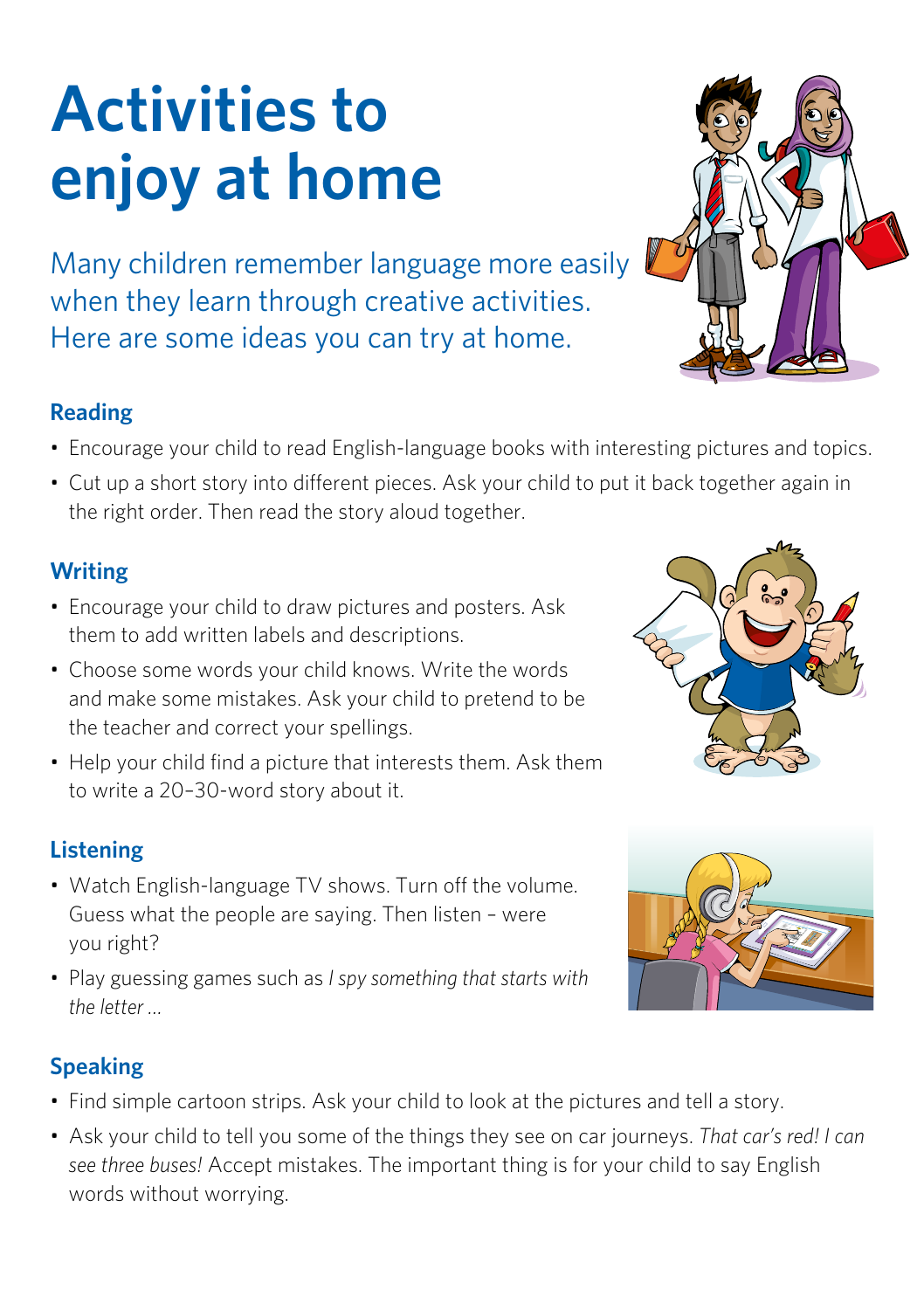## **Vocabulary and grammar**

- Use the Young Learners word lists to play Pictionary. Each player must draw something, without writing any words or speaking. The other players must guess what they are drawing.
- Give your child a list of things to find. For example, a tree, a bird, something 'yellow', something 'old'. You could play this on a walk, on a rainy day with household objects or during a long car trip.
- Download flashcards to practise vocabulary.

[www.cambridgeenglish.org/young-learners-flash-cards](http://www.cambridgeenglish.org/young-learners-flash-cards)

## **Get free resources**

## **Parent newsletters**

Sign up for our free newsletter and get more free tips and activities to help your child learn English.

[www.cambridgeenglish.org/english-for-children](http://www.cambridgeenglish.org/english-for-children)

### **Learning activities**

Download free resources that help your child practise the skills tested in *Cambridge English: Young Learners*.

[www.cambridgeenglish.org/activities-for-children](http://www.cambridgeenglish.org/activities-for-children) 



## **Sing and Learn**

Watch our series of free videos with subtitles – children can sing along and practise their vocabulary.

[www.cambridgeenglish.org/sing-and-learn](http://www.cambridgeenglish.org/sing-and-learn) 

#### **Games**

Find free, interactive games that help your child practise English in a fun and motivating way. [www.cambridgeenglish.org/games](http://www.cambridgeenglish.org/games)

## **Exam preparation materials**

Get sample tests, word lists, posters and progress charts to help your child prepare for their exam.

[www.cambridgeenglish.org/exam-preparation](http://www.cambridgeenglish.org/exam-preparation)